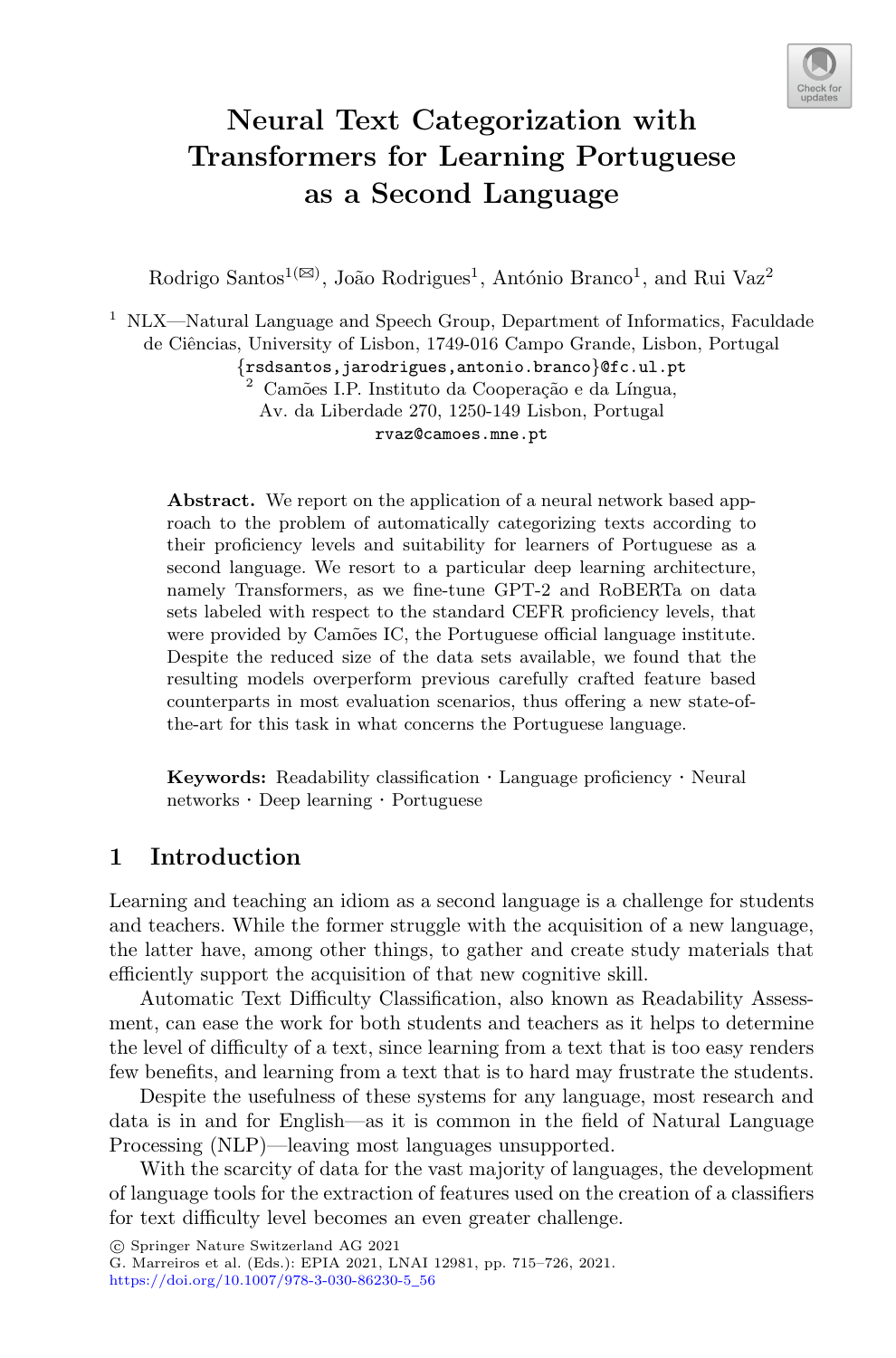The work presented in this paper focuses on the classification of proficiency levels of Portuguese texts, a language with considerably few resources labelled according to the CEFR (Common European Framework of Reference for Languages) [\[19\]](#page-10-0) levels, as this is the categorization used by the Portuguese official language agency Camões  $IP<sup>1</sup>$  $IP<sup>1</sup>$  $IP<sup>1</sup>$  in its teaching and certification activities. The CEFR levels classify text difficulty into six reference levels of increasing proficiency and difficulty, viz. A1, A2, B1, B2, C1, C2, and is widely accepted as the European standard for grading language proficiency.

Like in almost any other NLP task, automatic text classification has recently seen a boost in performance with the introduction of the neural network, deep learning architecture known as Transformer [\[44\]](#page-11-0), more precisely through the use of gigantic deep language models that make use of this architecture and are pre-trained on very large data sets of raw text.

This unsupervised pre-training step helps the model to learn an inner representation of the language and is used to complement and alleviate the very short volume of labelled data sets that are specific for any given task, and are used for the subsequent fine-tuning of the model.

The research question of the present paper aims to answer is: while using Portuguese as an example and case study of a low-resourced language with respect to labelled data sets for language proficiency, can the new transformer based language models be shown to support a solution that over-performs the state of the art provided by feature based models for proficiency level classification on low-resource scenarios?

A positive answer to this question can benefit the low resourced languages, which are the vast majority, with few resources and that are not technologically prepared to have the tools that are required for the extraction of features for text difficulty classification.

We find that the GPT-2 [\[29](#page-10-1)] and RoBERTa [\[25](#page-10-2)] language models support very competitive scores in comparison to a feature based classifier, with GPT-2 surpassing the feature based approach and setting a new state-of-the-art performance for the Portuguese language.

Another major outcome of the research reported in this paper is the resulting classifier, which we make available as the online tool LX-Proficiency to support students of Portuguese as well as anyone interested.<sup>[2](#page-1-1)</sup>

The remainder of this document is organized as follows: Sect. [2](#page-2-0) presents the relevant previous work; Sect. [3](#page-3-0) introduces the corpora used throughout our experiments; Sect. [4](#page-4-0) summarizes the Transformer architecture and the language models used; Sect. [5](#page-6-0) describes the implementation of the feature-based model as well as the deep language models; Sect. [6](#page-7-0) presents and discusses the results obtained. Finally, Sect. [7](#page-8-0) closes this document with concluding remarks.

<span id="page-1-0"></span> $1 \text{ https://www.instituto-camoes.pt/}.$ 

<span id="page-1-1"></span><sup>2</sup> [https://portulanclarin.net/workbench/lx-proficiency.](https://portulanclarin.net/workbench/lx-proficiency)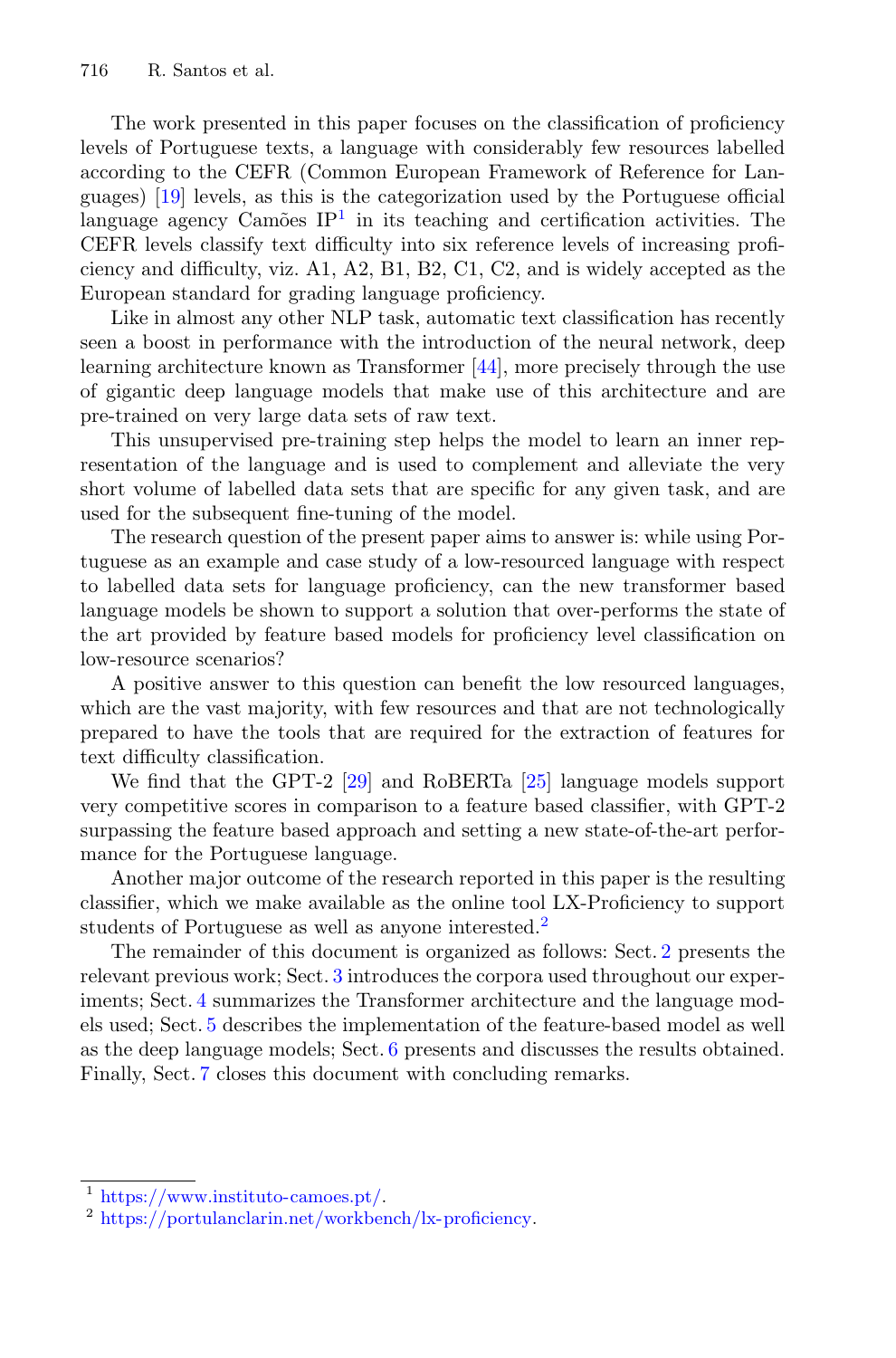#### <span id="page-2-0"></span>**2 Related Work**

Readability assessment has a long tradition of research on a wide range of different readability indexes (cf. overviews in [\[13,](#page-9-0)[18\]](#page-10-3)). Recently, text difficulty classification or readability assessment has been addressed in tasks such as automatic proficiency level classification. This task aims to classify excerpts of texts in accordance to a given range of proficiency levels (typically as set up in CEFR). In addition to unsupervised readability indexes, most of the recent work has resorted to a wide range of features to train machine learning classifiers: countbased, lexical, morphological, syntactic, and semantic [\[24,](#page-10-4)[28\]](#page-10-5).

In spite of the scarceness of data, within the paradigm of readability indexes and machine learning classifiers, a few languages have been addressed: Chinese [\[41](#page-11-1)], Dutch [\[42\]](#page-11-2), Estonian [\[43](#page-11-3)], French [\[22](#page-10-6)], German [\[23\]](#page-10-7), Italian [\[21](#page-10-8)[,37](#page-11-4)], Russian [\[30](#page-10-9)] and Swedish [\[34](#page-11-5)], among others.

The authors of [\[26](#page-10-10)] study the impact of neural networks in this task and achieve some success using BERT [\[17\]](#page-10-11), HAN [\[47\]](#page-11-6), and a Bi-LSTM [\[38](#page-11-7)] with accuracy scores ranging from 78.72% to 85.73% on three English datasets. Despite this success, they obtain good performance only for the English language, and the same type of models underperform when training on Slovenian with a smaller data set (52.77% accuracy).

Readability assessment in the Portuguese language is a research domain still largely untapped. However, it is worth mentioning the closely related work reported in [\[1](#page-9-1)], on a wide experimental space for Portuguese readability assessment for text simplification; in [\[31](#page-10-12)], on the task of automatic scoring texts produced by learners of Portuguese as a second language; and in [\[36](#page-11-8)], on measuring the impact of readability features to detect fake news.

Regarding the published research specifically on text difficulty assessment in Portuguese, it was reported in three papers by two teams, namely [\[8](#page-9-2)[,9](#page-9-3),[16\]](#page-10-13), which classify texts into CEFR levels and use corpora from Camões IP.

The first paper [\[9](#page-9-3)] makes use of a corpus with 114 labelled excerpts and four unsupervised metrics in order to classify the texts. The metrics are: the Flesch Reading Ease index [\[20\]](#page-10-14) (27.03% accuracy); the lexical category density in the proportion of nouns (22.97% accuracy); the average word length in the number of syllables per word (29.73% accuracy); and the average sentence length in the number of words per sentence (19.09% accuracy). Their purpose was the creation of a tool to help language learners and teachers of Portuguese to assess the level of a text. Accordingly, they don't merge the features that were extracted—which could help obtain a higher performance score—as it could blur the interpretability of the tool by its users.

The second paper [\[8\]](#page-9-2) includes a re-evaluation by human experts of the tool presented in the first paper.

Finally, the third paper [\[16\]](#page-10-13) makes uses of a second corpus that was double in size, with 237 labelled excerpts (including the 114 excerpts used in the first two papers), and focused on extracting 52 features from the text to experiment with various machine learning models, which deliver the best performance by resorting to LogitBoost (75.11% accuracy).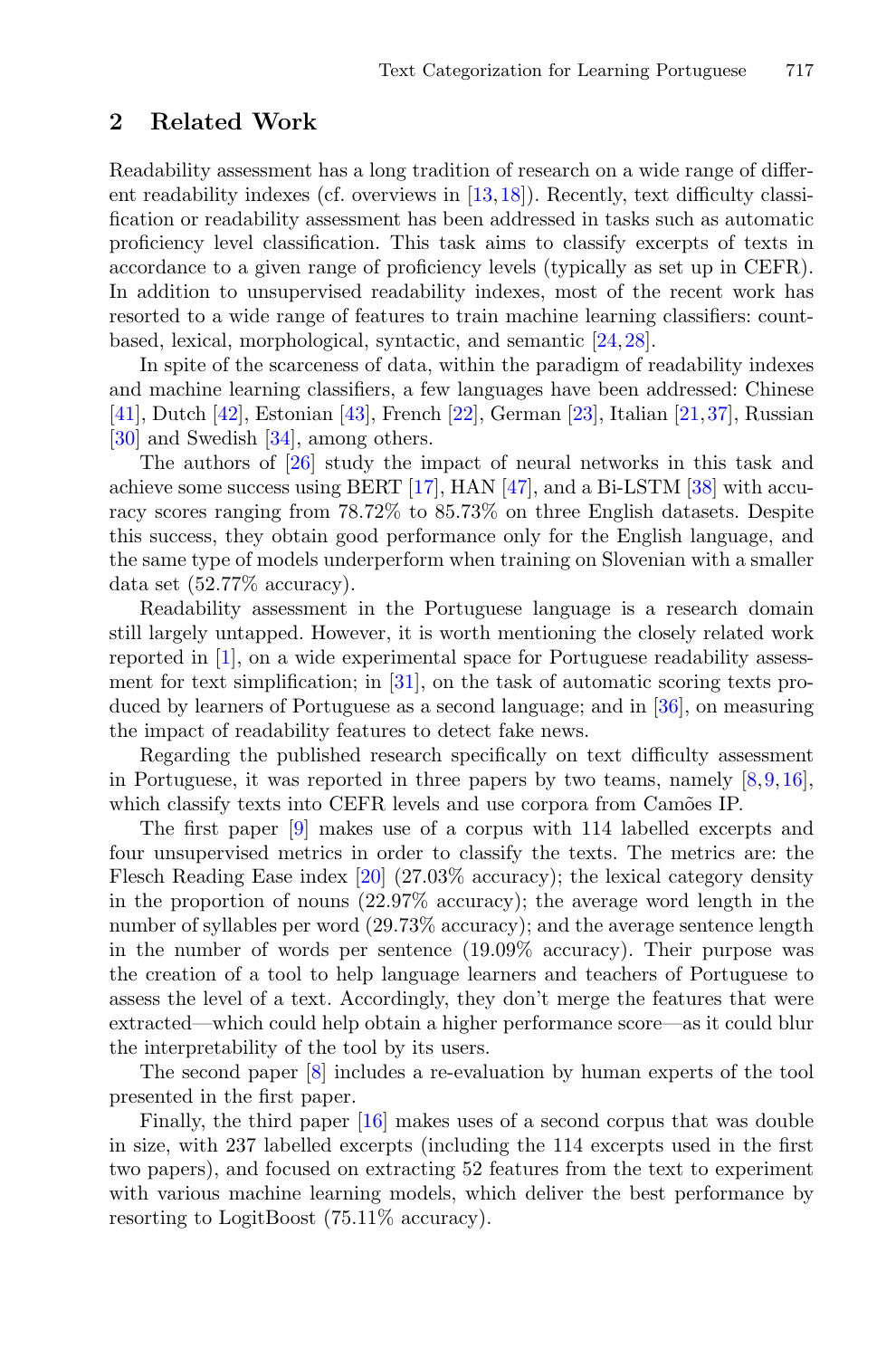| A Célia tem 15 anos e é verdadeiramente uma pessoa da era digital.<br>Gosta muito de informática e de novas tecnologias, mas também de<br>viagens | A 1 |
|---------------------------------------------------------------------------------------------------------------------------------------------------|-----|
| O Ballet Clássico alia o movimento dancado ao sentido de<br>musicalidade, inspirando-se no universo das danças populares e                        | B2  |
| palacianas                                                                                                                                        |     |

#### <span id="page-3-1"></span>**Table 1.** Example of the Portuguese corpus

### <span id="page-3-0"></span>**3 Corpus**

In its certification activities, Camões IP is responsible for running language exams on Portuguese as a second language worldwide, and thus assessing the correct difficulty level of the text excerpts for each exam is crucial.

The corpus used in the present paper was provided by Camões IP. It has 500 excerpts of Portuguese news, books and articles (including the data sets used by the three previous papers mentioned above), which are labelled with one of five CEFR levels, namely A1 (beginner), A2 (elementary), B1 (intermediate), B2 (upper intermediate), and C (advanced and proficient).

Table [1](#page-3-1) showcases sentences from two excerpts in this corpus, separated by three levels of difficulty. We can observe that to correctly classify them, one as to take into account various factors such as sentence length or the type of vocabulary.

While this 500 texts corpus is pretty small for deep learning standards, it represents a great improvement over data sets available for previous work, doubling the 237 texts previously available to [\[16\]](#page-10-13) and almost quintupling the 114 texts available to  $[8,9]$  $[8,9]$ .

Table [2](#page-4-1) contains the global statistics for the corpora used in this work, and Table [3](#page-4-2) discriminates the proportion of excerpts in each class.

In order to allow for comparison to previous work, the data used was divided into 5 subsets: (i) a set that encompasses all the 500 texts that are available, termed c500 for ease of reference; (ii) a balanced set where every class has 45 texts randomly selected inside each class—capped by the size of the smallest class, B2, in c500—making a total of 225 texts, termed c225bal for ease of reference; (iii) a set that approximates the corpus of  $[8,9]$  $[8,9]$  $[8,9]$  with 114 texts, termed c114; (iv) a set with 88 texts from [\[8](#page-9-2),[9\]](#page-9-3) consisting of a re-annotated version of subset of c114 with some texts removed due to insufficient agreement between annotators, termed c88r; and finally (v) a set that approximates the corpus used in  $[16]$  $[16]$  with 237 texts, which contains c114, termed c237 for ease of reference;

In Table [2,](#page-4-1) we can see that the number of sentences in each corpus closely follows the trend of number of excerpt/texts with the exception being c225bal with more sentences than c237 that has more texts.

The c225bal corpus is also the corpus with highest average of tokens and sentences per excerpt showcasing that each excerpts are in average here larger than in any other corpus.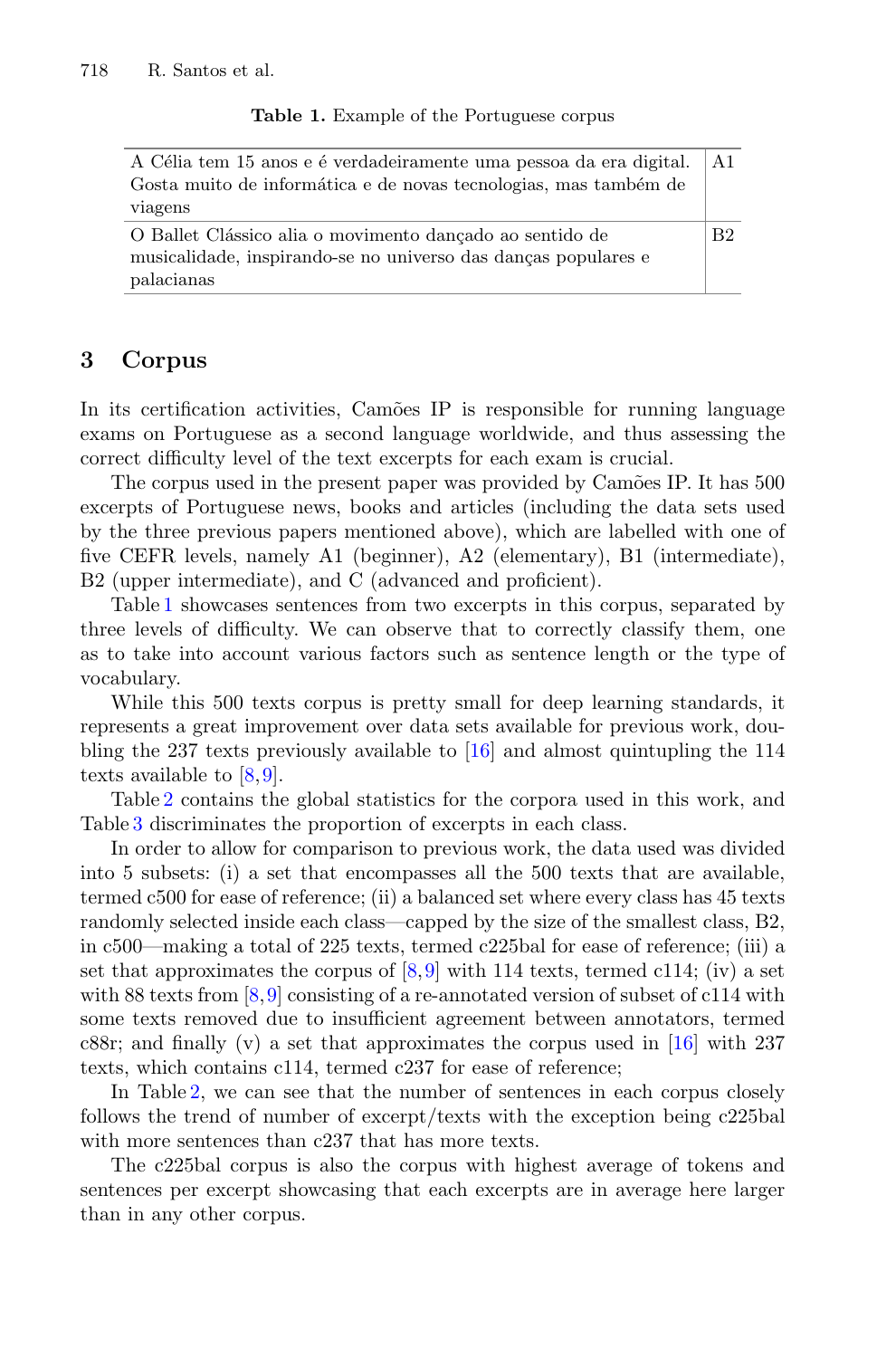| Corpus  |     |        | Excerpts   Tokens   Av. tokens/excerpts |       | Sentences   Av. sentences/excerpts |
|---------|-----|--------|-----------------------------------------|-------|------------------------------------|
| c500    | 500 | 89.749 | 179.50                                  | 5.647 | 11.29                              |
| c225bal | 225 | 49,734 | 221.04                                  | 2,999 | 13.33                              |
| c237    | 237 | 37,592 | 158.62                                  | 2.122 | 8.95                               |
| c114    | 114 | 12.875 | 112.94                                  | 677   | 5.94                               |
| c88r    | 88  | 10,793 | 122.65                                  | 588   | 6.68                               |

<span id="page-4-2"></span>**Table 3.** Class distribution

<span id="page-4-1"></span>**Table 2.** Corpora statistics

| Corpus  | A1   |          | A2            |                | B1                 |          | B <sub>2</sub> |          | $\mathcal{C}$ |       |
|---------|------|----------|---------------|----------------|--------------------|----------|----------------|----------|---------------|-------|
|         | Num. | Per.     | Num. $Per.$   |                | Num. $\frac{1}{2}$ | Per.     | Num.           | Per.     | Num.          | Per.  |
| c500    | 80   | $16\%$   | 135           | 27%            | 184                | 36.8%    | 45             | $9\%$    | 56            | 11.2% |
| c225bal | 45   | 20%      | 45            | 20%            | 45                 | 20%      | 45             | 20%      | 45            | 20%   |
| c237    | 29   | 12.2%    | 39            | $16.5\%$   136 |                    | $57.4\%$ | 14             | 5.9%     | 19            | 8%    |
| c114    | 11   | $9.6\%$  | 11            | $9.6\%$        | 72                 | 63.2%    | 8              | 7%       | 12            | 10.5% |
| c88r    | 30   | $34.1\%$ | <sup>17</sup> | $19.3\%$   23  |                    | $26\%$   | 11             | $12.5\%$ | . 7           | 8%    |

| c500    | 80 | 16%         | 135 | 27%            | 184       | 36.8%    | 45 | $9\%$      | 56 | 11.2\%   |
|---------|----|-------------|-----|----------------|-----------|----------|----|------------|----|----------|
| c225bal | 45 | 20%         | 45  | 20%            | 45        | 20%      | 45 | 20%        | 45 | 20%      |
| c237    | 29 | 12.2%       | -39 | $16.5\%$   136 |           | $57.4\%$ | 14 | 5.9%       | 19 | 8%       |
| c114    | 11 | $9.6\%$     | 11  | $9.6\%$        | 72        | $63.2\%$ | 8  | $7\%$      | 12 | $10.5\%$ |
| c88r    | 30 | $34.1\%$ 17 |     | 19.3%          | $\mid$ 23 | 26\%     | 11 | $12.5\%$ 7 |    | 8%       |
|         |    |             |     |                |           |          |    |            |    |          |
|         |    |             |     |                |           |          |    |            |    |          |

Table [3](#page-4-2) help also to show how imbalanced c114 and c237 are, with the class with the highest percentage B1 having 63.2% and 57.4% of all texts, respectively,

and the class with lowest percentage having as little as 7% and 5.9%, respectively The last line of Table [3](#page-4-2) presents the distribution of c88r. Given this corpus is a re-annotated version of a subset of c114, we can see that many of the texts previously classified as B1 in c114 have here a different label, with every other class growing in size with the exception of C. This can negatively affect a model trained with c114 that despite being able to achieve a good performance score, in reality the model is adjusted to data that is wrongly labeled and has a big bias towards one class. This same issue might be prevalent in c237, and it it only somewhat mitigated in c225bal, due to the balance of every class, and in c500, as its size may help mitigate the wrong classification.

#### <span id="page-4-0"></span>**4 Transformer Models**

The introduction of the deep learning architecture Transformer [\[44](#page-11-0)] has produced a revolution in the field of Natural Language Processing (NLP). Where previously sets of rules, features, and various machine learning models were used, they have been successfully replaced with a variant of the Transformer architecture.

These Transformer variants are machine learning algorithms that obtain state-of-art performance on a wide range of Natural Language Understanding and Generation tasks. They are neural network algorithms that encapsulate a tokenizer, contextual embeddings and a task-specific prediction algorithm.

Typically the deep learning pipeline consists of string tokenization, converting raw text to a sparse index encoding, followed by a transformation to sparse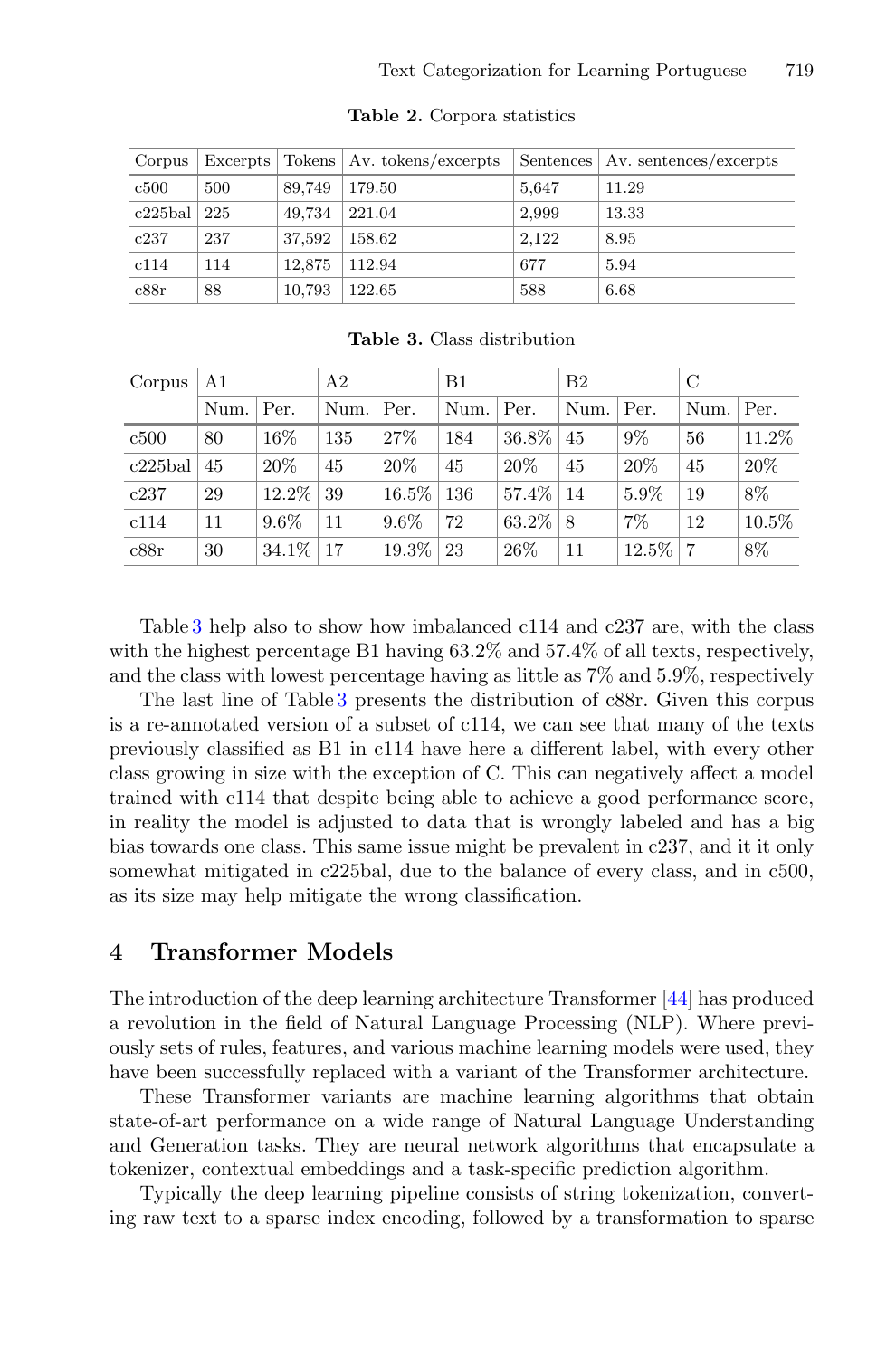indices resorting to several neural network layers (representing a contextual embedding), and finally, a head layer outputs to a task-specific prediction (e.g. language modeling, sequence classification, question answering or conditional generation among others).

In terms of architecture, the Transformer [\[44\]](#page-11-0) extrapolates the idea underlying the Attention Mechanism [\[2](#page-9-4)] and creates a sequence-to-sequence encoderdecoder model that relies almost only on Attention layers, creating a model that is both better and faster at dealing with language processing tasks than the previous Recurrent Deep Networks.

In this work we use two Transformer based models, namely the GPT-2 [\[29](#page-10-1)] model and the RoBERTa [\[25\]](#page-10-2) model. The tokenizers from both models rely on a statistical analysis from the training corpus using subwords units. More specifically, they use a byte-level Byte-Pair Encoding (BPE) vocabulary [\[39](#page-11-9)].

#### **4.1 GPT-2**

The GPT-2 is an autoregressive neural network that makes use of the decoder side of the Transformer model and its training objective is to decode the next token (word or piece of word) in a sentence.

More precisely, given an input sequence  $x_{1:n-1}$ , it learns by predicting the next word:

$$
x_{1:n-1} \Rightarrow x_n \tag{1}
$$

Internally the model uses a mask-mechanism to make sure the predictions for the target token *n* only use the inputs from  $x_1$  to  $x_{n-1}$  but not the future tokens, which means that for the prediction of each token the model only has access to the tokens on the left of the target token. This means that the model is pre-trained on raw texts only, with no need for human-labeled data. While the model thrives on generation tasks, it can be used to extract features that can be used on various downstream tasks.

During fine-tuning, a classification head is added to the top of the model. The head performs a sequence classification for each input sequence  $x_{1:N}$  and gives a possible output *y* from a class set *C*:

<span id="page-5-1"></span>
$$
x_{1:N} \xrightarrow{\text{outputs}} y \in C \tag{2}
$$

We implemented the GPT-2 classification model resorting to the open-source library *Transformers* [\[46\]](#page-11-10), with a 12 layers and 12 attention-heads model architecture, totaling 124M parameters, and initializing the model with a model fine-tuned from English to Portuguese.<sup>[3](#page-5-0)</sup>

#### **4.2 RoBERTa**

Like GPT-2, the RoBERTa model makes use of part of the Transformer model, only this time it is the encoder side on the Transformer that is used. The

<span id="page-5-0"></span><sup>3</sup> [https://huggingface.co/pierreguillou/gpt2-small-portuguese.](https://huggingface.co/pierreguillou/gpt2-small-portuguese)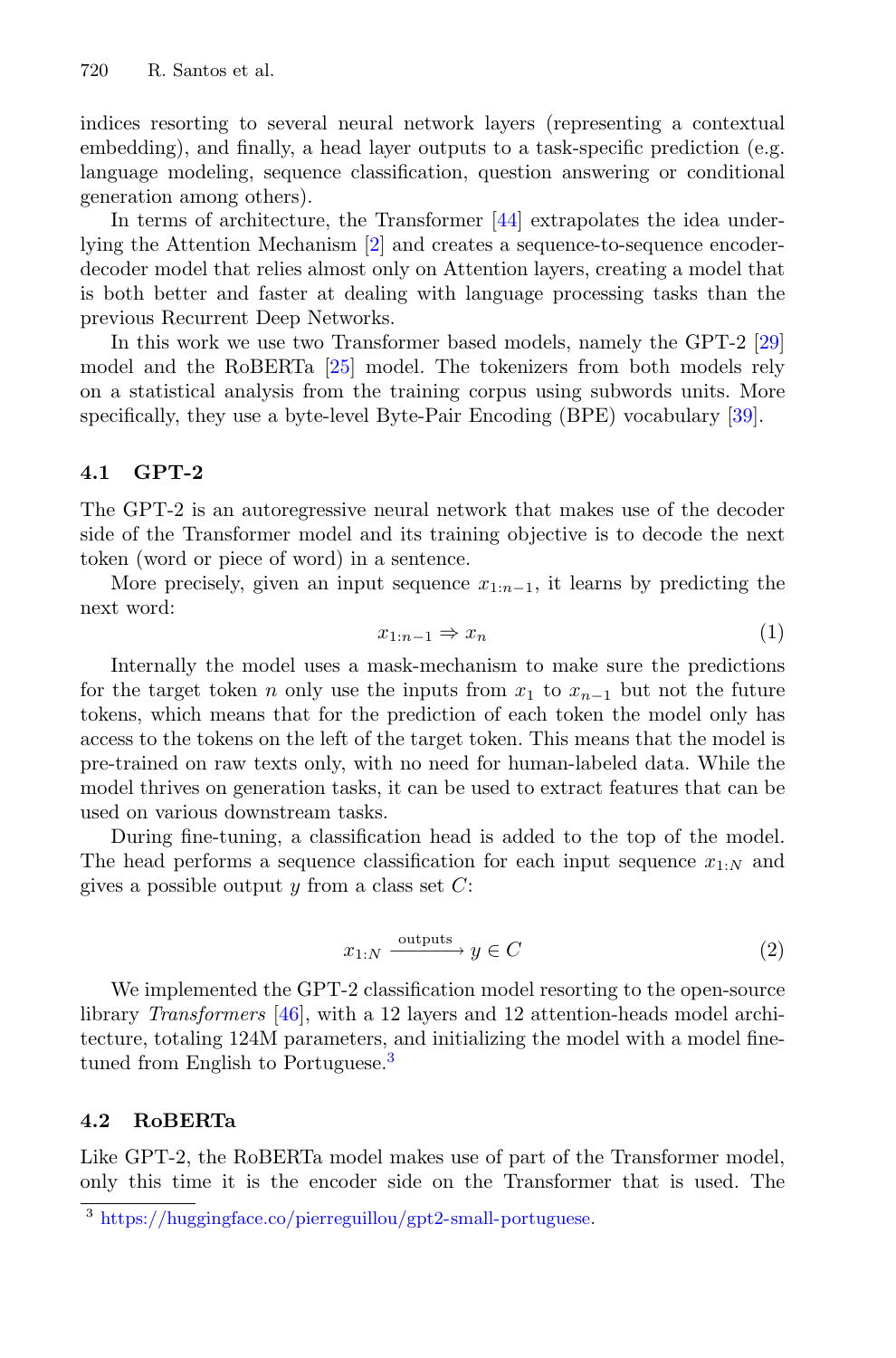RoBERTa model is an improvement upon the BERT model [\[17\]](#page-10-11) as it does not use the NSP (Next Sentence Prediction) training objective, and uses more data, longer sequences, and a bigger batch size than the original BERT model.

RoBERTa has the train objective named MLM (Masked Language Model), where a word at random is masked in the sentence and the model is asked to predict what was the word that was masked. In particular, this model receives an input token sequence  $x_1$ . $N$  and trains the model by predicting a masked word *x<sup>n</sup>* that was swapped at random by a mask token (e.g., *<*MASK*>*):

$$
x_{1:N\setminus n} \Rightarrow x_n \tag{3}
$$

Internally, the model has access to every word on the left and on the right of the masked word, creating a stronger context than in the GPT-2 model (only words to the left) to predict the word. Just like GPT-2 during fine-tuning, a classification head is added to the top of the model (see Eq. [2\)](#page-5-1).

Since hugging face has no pre-trained RoBERTa model in Portuguese, we trained a new RoBERTa model with 6 layers and 12 attention-heads, totaling 68M parameters, on 10 million Portuguese sentences and 10 million English sentences from the Oscar corpus.[4](#page-6-1)

#### <span id="page-6-0"></span>**5 Implementation**

In order to compare with previous work, we re-implemented the classifier from [\[16](#page-10-13)], having gathered information from this paper, which is based on the dissertation  $[15]$ , from one of the authors, and from the tool's website<sup>[5](#page-6-2)</sup>.

We trained the classifier using 10-cross fold validation, used the same features, and the same classifier LogitBoost.[6](#page-6-3) The paper does not indicate the parameters used, so we used the default parameters. With the average of 3 runs, we found a performance score  $(74.12\%)$  that is in line with the score  $(75.11\%)$  reported in the reproduced paper [\[16\]](#page-10-13), both presented in the Table [4.](#page-7-1) The difference of 0.99% in accuracy makes us confident that both the reproduced classifier and reproduced corpus are close to the ones in the original paper.

As mentioned above, in this work we make use of the GPT-2 and RoBERTa models for classifying Portuguese text into one of the five CEFR proficiency levels. We fine-tuned both models on the five corpora, with both models using a batch size of 1; 5 epochs for the c88r and c225bal, 10 epochs for c114, c237 and c500; and using a learning rate of 2*e* − 5 for GPT-2 and 1*e* − 5 for RoBERTa.

We trained/fine-tuned each model using 10-fold cross validation. While this method is not usual for neural networks, mainly because it is very time consuming, we used it in order to allow for comparison with the scores obtained in previous work. Every model is trained three times and the performance scores reported are an average of these three runs.

<span id="page-6-1"></span> $\overline{4}$ [https://oscar-corpus.com/.](https://oscar-corpus.com/)

<span id="page-6-2"></span><sup>5</sup> [https://string.hlt.inesc-id.pt/demo/classification.pl.](https://string.hlt.inesc-id.pt/demo/classification.pl)

<span id="page-6-3"></span><sup>6</sup> [https://logitboost.readthedocs.io/.](https://logitboost.readthedocs.io/)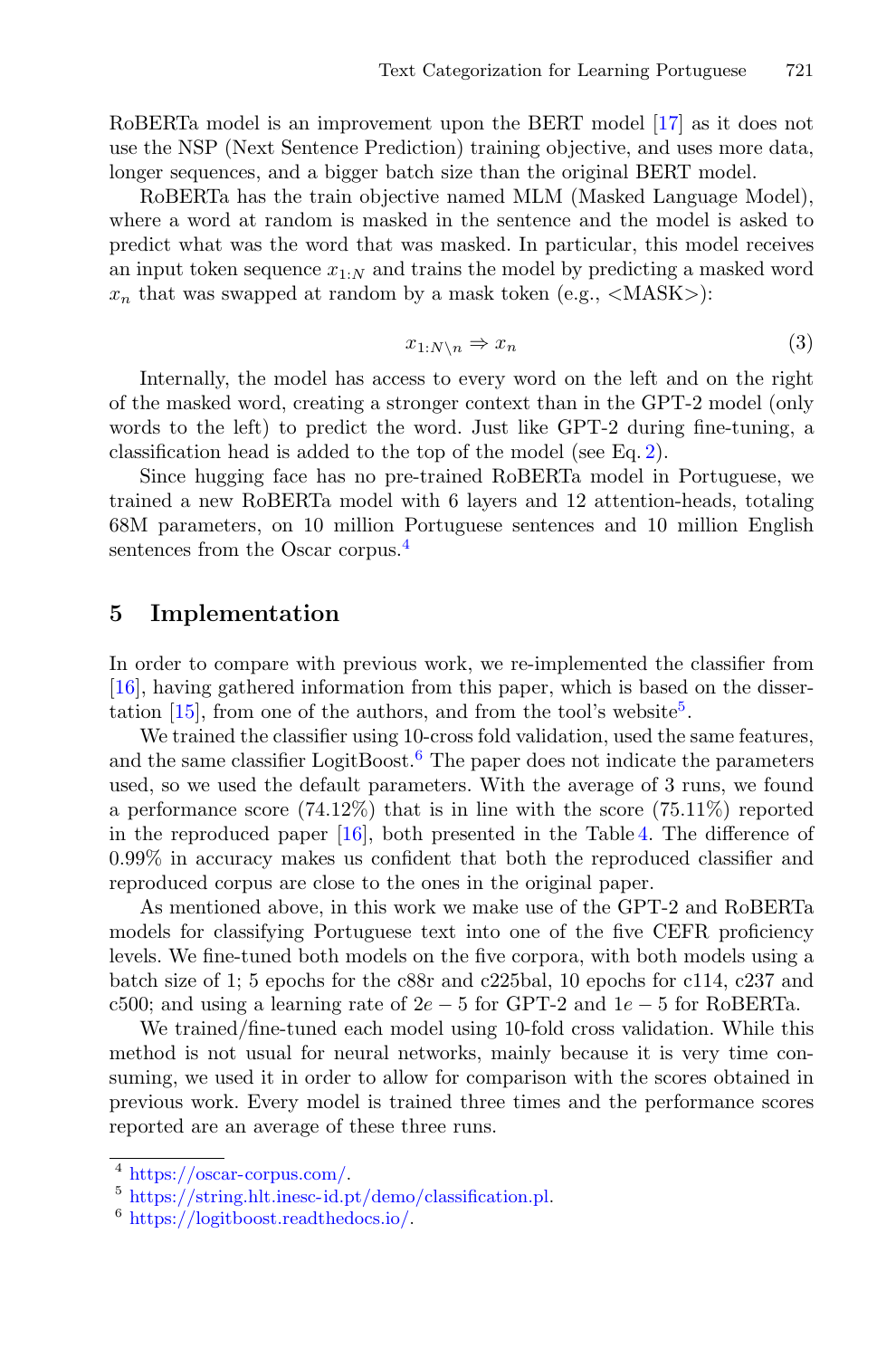| Model                           | c114    | c88r             | c237                     | c500                  | c225bal |
|---------------------------------|---------|------------------|--------------------------|-----------------------|---------|
| Unsupervised indexes [9]        | 21.82\% | 29.73%           | $\overline{\phantom{0}}$ |                       |         |
| Feature-based LogitBoost [16] - |         | -                | 75.11\%                  |                       |         |
| Our LogitBoost reproduction     | 86.84\% | 48,86%           | 74.12%                   | 68,60%                | 59,70%  |
| $GPT-2$                         | 84.21\% | 55.68\%          | $76{,}23\%$              | $\mid 75{,}62\% \mid$ | 65,48%  |
| RoBERTa                         | 85,32\% | $57,83\%$ 75,45% |                          | 72,50%                | 63,19%  |

<span id="page-7-1"></span>**Table 4.** Performance (accuracy)

### <span id="page-7-0"></span>**6 Evaluation and Discussion**

While accuracy allows for a quick and intuitive grasp of the performance, in scenarios like ours where classes are severely unbalanced, other metrics can be more sensible. Hence, we complement accuracy with macro-averaged f1 score and quadratic weighted kappa as in both these metrics all classes contribute equally regardless of how often they appear in the test set. Table [5](#page-8-1) presents the performance scores for LogitBoost, GPT-2 and RoBERTa.

The absolute highest performance score (86.84%) is obtained for the c114 corpus using LogitBoost. While one might consider that this model trained with this corpus is the best performing model, a case can be made that in reality the high imbalance of the corpus, mainly in the B1 class, creates a heavily biased model that will performs poorly in a real world scenario. The same argument can be provided for c237. Like c114, this data set is also heavily imbalanced.

The most simplistic baseline model that always answered with the majority class (B1) would already achieve as much as 57.4% and 63.2% accuracy with c237 ans c114 respectively (cf. Table [3\)](#page-4-2). Despite this, the c237 corpus is our comparison gateway to the work of  $[16]$  $[16]$  (scoring 75.11%), and both the GPT-2 (with 76.23%) and RoBERTa (75.45%) models achieve higher accuracy than it, with the GPT-2 model even beating the other models for c237 in all the three evaluation metrics (Table [5\)](#page-8-1).

The corpus supporting the worst performance scores is c88r, which is not surprising due to its reduced size. Here no model has a clear advantage over the others, with each model being better than the other two in one of the three metrics. Both c88r and c114 are the gateway to comparison with  $[8,9]$  $[8,9]$  $[8,9]$ , which are outperformed by the other models, mainly due to the unsupervised indexes and the rudimentary algorithm used, viz. linear regression.

Finally, the novel data sets presented in this work c500 and c225bal support their best performance with GPT-2, and both appear as strong candidates for a real world application.

Given its the largest balanced corpus, with all classes with equal size, the latter presents itself as a fairer model for all classes. Accordingly, it can be seen as providing the best sensible scores to compare the performance of the various models—with GPT-2 outperforming the other models—and thus the reference scores for this task for the Portuguese language given the labelled data available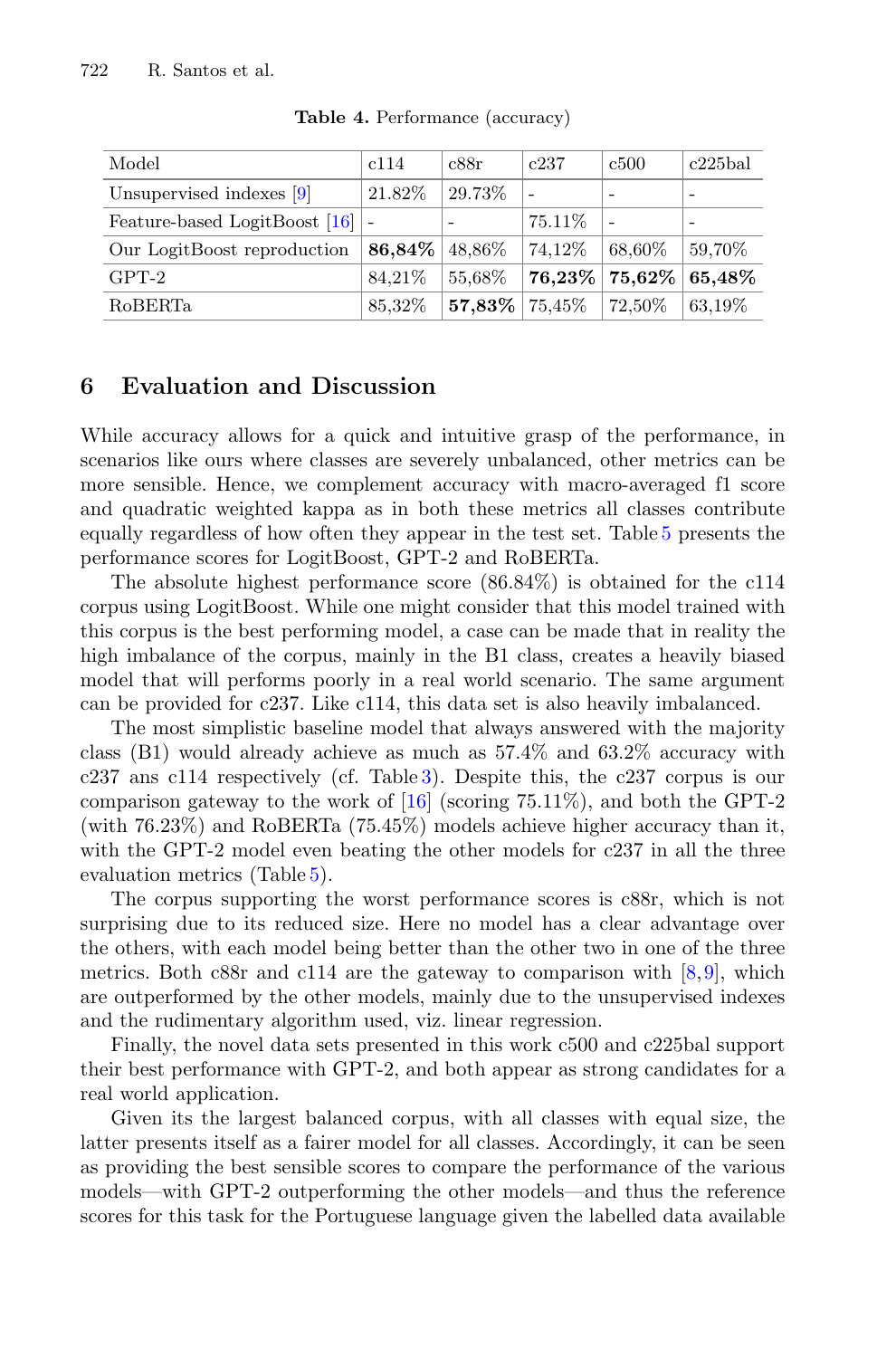| Model                                                                                      | c114 |  |     | c88r                                                                                   |    | c237 |     | c500 |     |      | $c225$ bal |       |                                                                                                                                                                   |       |       |
|--------------------------------------------------------------------------------------------|------|--|-----|----------------------------------------------------------------------------------------|----|------|-----|------|-----|------|------------|-------|-------------------------------------------------------------------------------------------------------------------------------------------------------------------|-------|-------|
|                                                                                            | acc  |  | awk | acc                                                                                    | f1 | qwk  | acc |      | qwk | acc. |            | awk   | acc                                                                                                                                                               |       | qwk   |
| LogitBoost   86,84   0,737   0,898   48.86   0,429   0,720   74,12   0,553   0,735   68,60 |      |  |     |                                                                                        |    |      |     |      |     |      | 0.643      | 0.791 | 59.70                                                                                                                                                             | 0.595 | 0.809 |
| $GPT-2$                                                                                    |      |  |     |                                                                                        |    |      |     |      |     |      |            |       | $84.21 \mid 0.675 \mid 0.793 \mid 55.68 \mid 0.348 \mid 0.736 \mid 76.23 \mid 0.556 \mid 0.760 \mid 75.62 \mid 0.689 \mid 0.859 \mid 65.48 \mid 0.649 \mid 0.879$ |       |       |
| RoBERTa                                                                                    |      |  |     | $85.32$   0.615   0.792   <b>57.83</b>   0.322   0.691   75.45   0.510   0.709   72.50 |    |      |     |      |     |      | 0.589      | 0.826 | 63.19                                                                                                                                                             | 0.562 | 0.848 |

<span id="page-8-1"></span>**Table 5.** Performance (accuracy, macro-f1, quadratic weight kappa)

at present. In turn, due to its larger size, the former has also an interesting advantage as it has seen and learned from a wider range of examples and may more closely represent the distribution of data in the real world. Here again, GPT-2 is by far the best performing model, in all evaluation metrics.

#### <span id="page-8-0"></span>**7 Conclusion**

The results reported in this paper show that, despite the very small dimension of the labeled data available and the known need of neural methods for large data sets, the neural-based transformer based language models are capable of performing on par with non neural models trained on features in the task of text difficulty classification, even achieving state-of-the-art performance for the Portuguese language. These results thus demonstrate that good performance on the task can be achieved if one has a small corpus, and can thus dispense with auxiliary language tools for feature extraction needed by non neural learning approaches previously used. This comes as good news for under-resourced languages that do not have the language resources and tools needed for the extraction of the relevant features.

Moreover, we offer access to the GPT-2 model trained with the c500 corpus, as we deem it as the model that more likely follows closely the distribution of classes in the real usage scenario of the students of Portuguese as second language applying to certification from Cam˜oes IP. It underlies the online service LX-Proficiency,<sup>[7](#page-8-2)</sup> which can be freely accessed online from the PORTULAN CLARIN Research Infrastructure for the Science and Technology of Language<sup>[8](#page-8-3)</sup>.

For future work we would like to study the impact of knowledge transfer from other languages that have more resources (e.g. English), as well as methods to synthetically increase the size of the training set.

**Acknowledgements.** The work leading to the research results reported in this paper were mostly supported by Camões I.P. Instituto da Cooperação e da Língua. It was also partially supported by PORTULAN CLARIN Research Infrastructure for the Science and Technology of Language, funded by Lisboa 2020, Alentejo 2020 and FCT— Fundação para a Ciência e Tecnologia under the grant PINFRA/22117/2016.

<span id="page-8-2"></span> $^7$ [https://portulanclarin.net/workbench/lx-proficiency.](https://portulanclarin.net/workbench/lx-proficiency)

<span id="page-8-3"></span> $^8\;$  The PORTULAN CLARIN workbench comprises a number of tools that are based on a large body of research work contributed by different authors and teams, which continues to grow and is acknowledged here:  $[3-7, 10-12, 14, 27, 32, 33, 35, 40, 45]$  $[3-7, 10-12, 14, 27, 32, 33, 35, 40, 45]$  $[3-7, 10-12, 14, 27, 32, 33, 35, 40, 45]$  $[3-7, 10-12, 14, 27, 32, 33, 35, 40, 45]$  $[3-7, 10-12, 14, 27, 32, 33, 35, 40, 45]$  $[3-7, 10-12, 14, 27, 32, 33, 35, 40, 45]$  $[3-7, 10-12, 14, 27, 32, 33, 35, 40, 45]$  $[3-7, 10-12, 14, 27, 32, 33, 35, 40, 45]$  $[3-7, 10-12, 14, 27, 32, 33, 35, 40, 45]$  $[3-7, 10-12, 14, 27, 32, 33, 35, 40, 45]$  $[3-7, 10-12, 14, 27, 32, 33, 35, 40, 45]$  $[3-7, 10-12, 14, 27, 32, 33, 35, 40, 45]$ .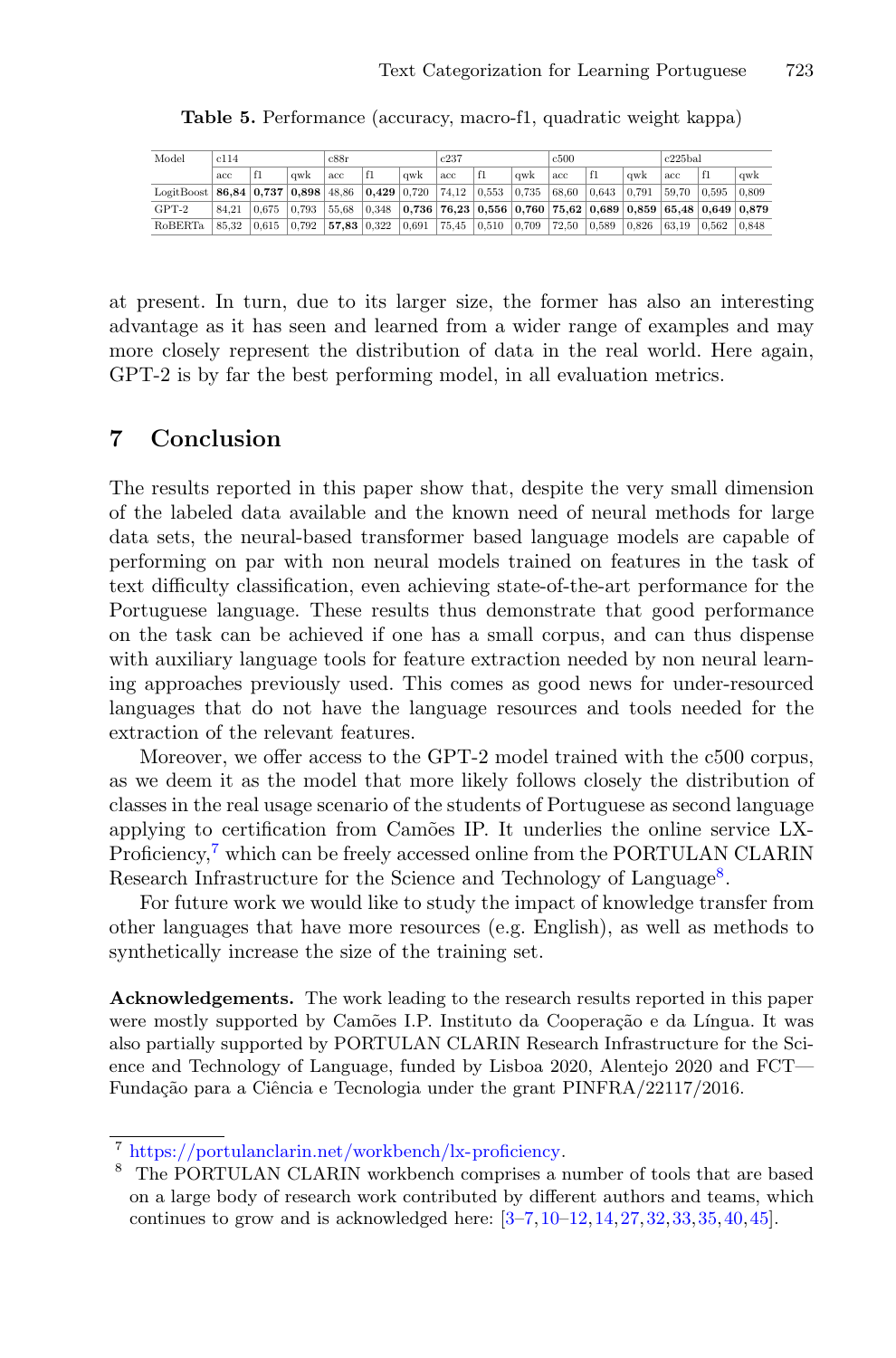## **References**

- <span id="page-9-1"></span>1. Aluisio, S., Specia, L., Gasperin, C., Scarton, C.: Readability assessment for text simplification. In: Proceedings of the NAACL HLT 2010 Fifth Workshop on Innovative Use of NLP for Building Educational Applications, pp. 1–9 (2010)
- <span id="page-9-4"></span>2. Bahdanau, D., Cho, K.H., Bengio, Y.: Neural machine translation by jointly learning to align and translate. In: 3rd International Conference on Learning Representations, ICLR 2015 (2015)
- <span id="page-9-6"></span>3. Barreto, F. et al.: Open resources and tools for the shallow processing of Portuguese: the TagShare project. In: Proceedings of the 5th International Conference on Language Resources and Evaluation (LREC), pp. 1438–1443 (2006)
- 4. Branco, A., Henriques, T.: Aspects of verbal inflection and lemmatization: generalizations and algorithms. In: Proceedings of XVIII Annual Meeting of the Portuguese Association of Linguistics (APL), pp. 201–210 (2003)
- 5. Branco, A., Castro, S., Silva, J., Costa, F.: CINTIL DepBank handbook: Design options for the representation of grammatical dependencies. Technical report, University of Lisbon (2011)
- 6. Branco, A., et al.: Developing a deep linguistic databank supporting a collection of treebanks: the CINTIL DeepGramBank. In: Proceedings of the 7th International Conference on Language Resources and Evaluation (LREC), pp. 1810–1815 (2010)
- <span id="page-9-7"></span>7. Branco, A., Nunes, F.: Verb analysis in a highly inflective language with an MFF algorithm. In: Caseli, H., Villavicencio, A., Teixeira, A., Perdigão, F. (eds.) PROPOR 2012. LNCS (LNAI), vol. 7243, pp. 1–11. Springer, Heidelberg (2012). [https://doi.org/10.1007/978-3-642-28885-2](https://doi.org/10.1007/978-3-642-28885-2_1) 1
- <span id="page-9-2"></span>8. Branco, A., Rodrigues, J., Costa, F., Silva, J., Vaz, R.: Assessing automatic text classification for interactive language learning. In: International Conference on Information Society (i-Society 2014), pp. 70–78 (2014)
- <span id="page-9-3"></span>9. Branco, A., Rodrigues, J., Costa, F., Silva, J., Vaz, R.: Rolling out text categorization for language learning assessment supported by language technology. In: Baptista, J., Mamede, N., Candeias, S., Paraboni, I., Pardo, T.A.S., Volpe Nunes, M.G. (eds.) PROPOR 2014. LNCS (LNAI), vol. 8775, pp. 256–261. Springer, Cham (2014). [https://doi.org/10.1007/978-3-319-09761-9](https://doi.org/10.1007/978-3-319-09761-9_29) 29
- <span id="page-9-8"></span>10. Branco, A., Rodrigues, J., Silva, J., Costa, F., Vaz, R.: Assessing automatic text classification for interactive language learning. In: Proceedings of the IEEE International Conference on Information Society (iSociety), pp. 72–80 (2014)
- 11. Branco, A., Silva, J.: A suite of shallow processing tools for Portuguese: LX-suite. In: Proceedings of the 11th Conference of the European Chapter of the Association for Computational Linguistics (EACL), pp. 179–182 (2006)
- <span id="page-9-9"></span>12. Costa, F., Branco, A.: Aspectual type and temporal relation classification. In: Proceedings of the 13th Conference of the European Chapter of the Association for Computational Linguistics, pp. 266–275 (2012)
- <span id="page-9-0"></span>13. Crossley, S.A., Skalicky, S., Dascalu, M., McNamara, D.S., Kyle, K.: Predicting text comprehension, processing, and familiarity in adult readers: new approaches to readability formulas. Discourse Process. **54**, 340–359 (2017)
- <span id="page-9-10"></span>14. Cruz, A.F., Rocha, G., Cardoso, H.L.: Exploring Spanish corpora for Portuguese coreference resolution. In: 2018 Fifth International Conference on Social Networks Analysis, Management and Security (SNAMS), pp. 290–295 (2018)
- <span id="page-9-5"></span>15. Curto, P.: Classificador de textos para o ensino de português como segunda lingua. Master's thesis, Instituto Superior Técnico-Universidade de Lisboa, Lisboa (2014)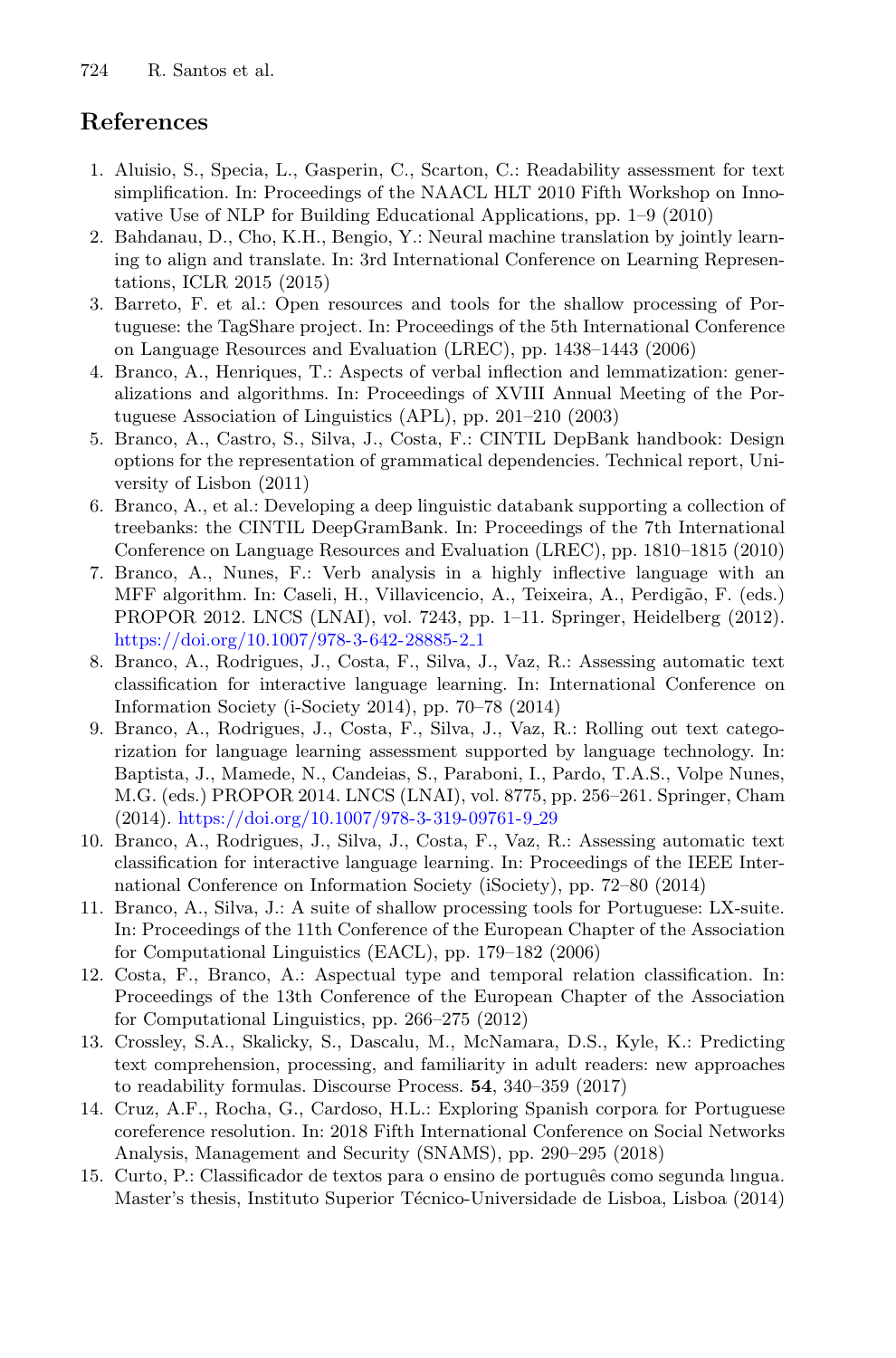- <span id="page-10-13"></span>16. Curto, P., Mamede, N., Baptista, J.: Automatic text difficulty classifier. In: Proceedings of the 7th International Conference on Computer Supported Education, vol. 1, pp. 36–44 (2015)
- <span id="page-10-11"></span>17. Devlin, J., Chang, M.W., Lee, K., Toutanova, K.: BERT: pre-training of deep bidirectional transformers for language understanding. In: Proceedings of the 2019 Conference of the North American Chapter of the Association for Computational Linguistics: Human Language Technologies, Volume 1 (Long and Short Papers), pp. 4171–4186 (2019)
- <span id="page-10-3"></span>18. DuBay, W.H.: The Principles of Readability. Impact Information, Costa Mesa (2004)
- <span id="page-10-0"></span>19. Council for Europe, Council for Cultural Co-operation, E.C., Division, M.L.: Common European Framework of Reference for Languages: learning, teaching, assessment (2001)
- <span id="page-10-14"></span>20. Flesch, R.: How to Write Plain English: A Book for Lawyers and Consumers. Harpercollins, New York (1979)
- <span id="page-10-8"></span>21. Forti, L., Grego G., Santarelli, F., Santucci, V., Spina, S.: MALT-IT2: a new resource to measure text difficulty in light of CEFR levels for Italian l2 learning. In: 12th Language Resources and Evaluation Conference, pp. 7206–7213 (2020)
- <span id="page-10-6"></span>22. François, T., Fairon, C.: An "AI readability" formula for French as a foreign language. In: Proceedings of the 2012 Joint Conference on Empirical Methods in Natural Language Processing and Computational Natural Language Learning, pp. 466–477 (2012)
- <span id="page-10-7"></span>23. Hancke, J., Meurers, D.: Exploring CEFR classification for German based on rich linguistic modeling. In: Learner Corpus Research, pp. 54–56 (2013)
- <span id="page-10-4"></span>24. Jönsson, S., Rennes, E., Falkenjack, J., Jönsson, A.: A component based approach to measuring text complexity. In: The Seventh Swedish Language Technology Conference (SLTC-18), Stockholm, Sweden, 7–9 November 2018 (2018)
- <span id="page-10-2"></span>25. Liu, Y., et al.: Roberta: A robustly optimized BERT pretraining approach. arXiv preprint [arXiv:1907.11692](http://arxiv.org/abs/1907.11692) (2019)
- <span id="page-10-10"></span>26. Martinc, M., Pollak, S., Robnik-Šikonja, M.: Supervised and unsupervised neural approaches to text readability (to be published)
- <span id="page-10-15"></span>27. Miranda, N., Raminhos, R., Seabra, P., Sequeira, J., Gonçalves, T., Quaresma, P.: Named entity recognition using machine learning techniques. In: EPIA-11, 15th Portuguese Conference on Artificial Intelligence, pp. 818–831 (2011)
- <span id="page-10-5"></span>28. Pilán, I., Volodina, E.: Investigating the importance of linguistic complexity features across different datasets related to language learning. In: Proceedings of the Workshop on Linguistic Complexity and Natural Language Processing, pp. 49–58 (2018)
- <span id="page-10-1"></span>29. Radford, A., et al.: Better language models and their implications. OpenAI Blog (2019). <https://openai.com/blog/better-language-models>
- <span id="page-10-9"></span>30. Reynolds, R.: Insights from Russian second language readability classification: complexity-dependent training requirements, and feature evaluation of multiple categories. In: Proceedings of the 11th Workshop on Innovative Use of NLP for Building Educational Applications, pp. 289–300 (2016)
- <span id="page-10-12"></span>31. del Río, I.: Automatic proficiency classification in 12 Portuguese. Procesamiento del Lenguaje Nat. **63**, 67–74 (2019)
- <span id="page-10-16"></span>32. Rodrigues, J., Costa, F., Silva, J., Branco, A.: Automatic syllabification of Portuguese. Revista da Associação Portuguesa de Linguística (1), 715–720 (2020)
- <span id="page-10-17"></span>33. Rodrigues, J., Branco, A., Neale, S., Silva, J.: LX-DSemVectors: distributional semantics models for Portuguese. In: Silva, J., Ribeiro, R., Quaresma, P., Adami, A., Branco, A. (eds.) PROPOR 2016. LNCS (LNAI), vol. 9727, pp. 259–270. Springer, Cham (2016). [https://doi.org/10.1007/978-3-319-41552-9](https://doi.org/10.1007/978-3-319-41552-9_27) 27